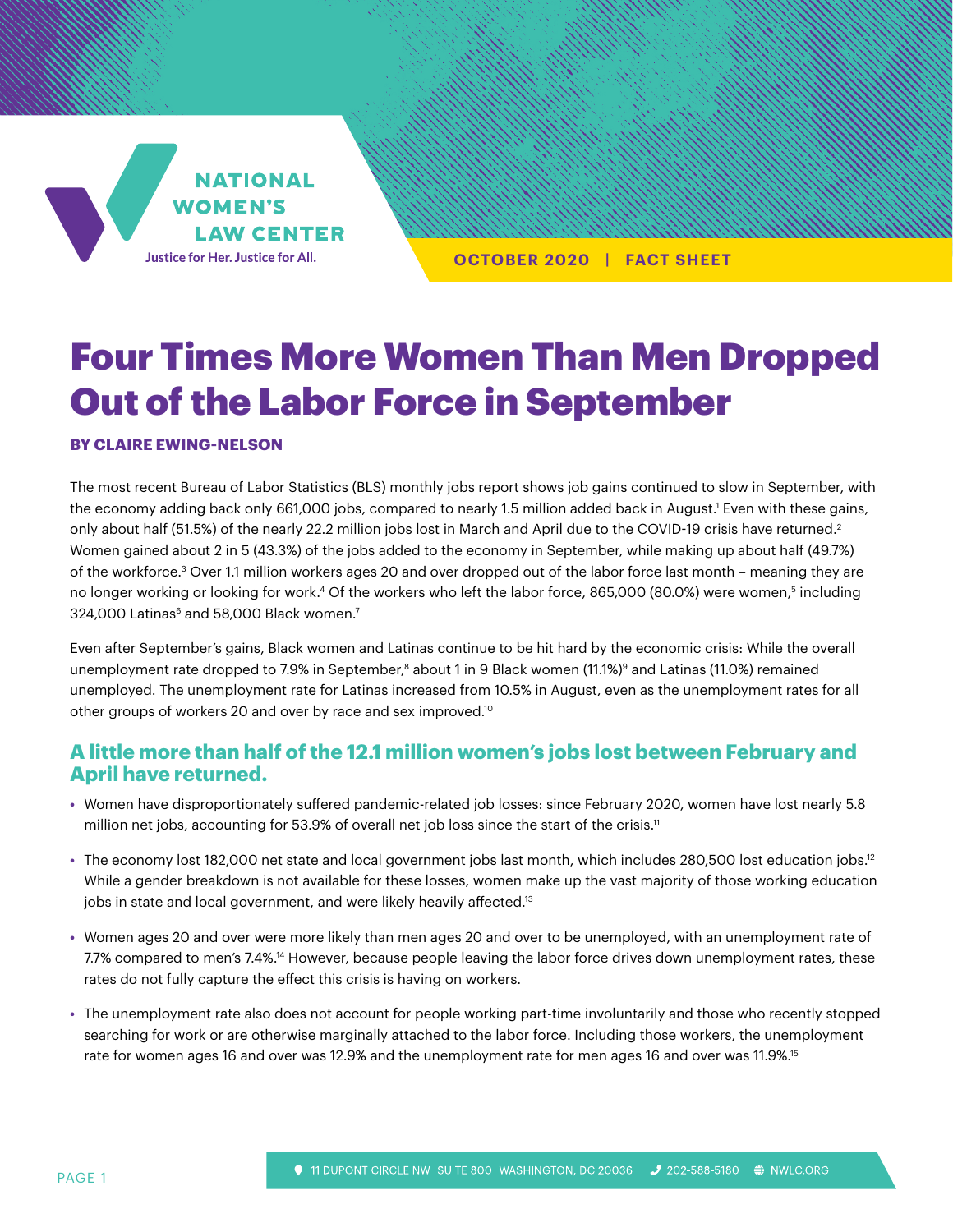### A. III. T. T. MAMMANI.

Due to a misclassification error in the household survey component of every BLS Employment Situation Summary since March, the reported unemployment rate for September slightly underestimates the share of the labor force that was unemployed. BLS estimates that the actual unemployment rate for September was 0.4 percentage points higher than reported. The actual unemployment rates for demographic subgroups are likely higher than reported.

#### AN NAME & MARKHAM MANAGEMAN (MA

## **The overall unemployment rate masks even higher rates for Black women, Latinas, and other demographic groups.**

- **•** About 1 in 9 Black women (11.1%) ages 20 and over were unemployed in September.16 Black women's unemployment rate was down from 12.0% in August, but still over twice as high as their pre-pandemic unemployment rate (4.8% in February).<sup>17</sup>
- **•** Nearly 1 in 9 Latinas ages 20 and over (11.0%) were unemployed in September,18 up from 10.5% in August, and more than double their pre-pandemic unemployment rate (4.9% in February).19
- **•** In September, the unemployment rates for Black women and Latinas were more than one and a half times higher than the rate for white men ages 20 and over (6.5%).<sup>20</sup>
- In September, nearly 1 in 6 (16.3%) women with disabilities were unemployed<sup>21</sup> an increase of nearly 9 percentage points from February.<sup>22</sup>
- **•** Pandemic-related job losses continue to hit younger women particularly hard, with about 1 in 8 (12.2%) women between the ages of 20 and 24 unemployed in September.<sup>23</sup> And rates for young Black women between ages 20 and 24 (18.1%)<sup>24</sup> and young Latinas between ages 20 and 24 (16.5%) were even higher.<sup>25</sup>



## Women's Unemployment Rates (September 2020)

*Source: BLS, September 2020 Employment Situation Summary Tables A-1, A-2, A-3, A-6, and A-13. Unemployment rates for men overall, women overall, Latinas, and Black women are seasonally adjusted and are for people ages 20 years and over. The unemployment rate for women ages 20-24 is not seasonally adjusted. The unemployment rate for women with disabilities is not seasonally adjusted and is for women ages 16 to 64.*